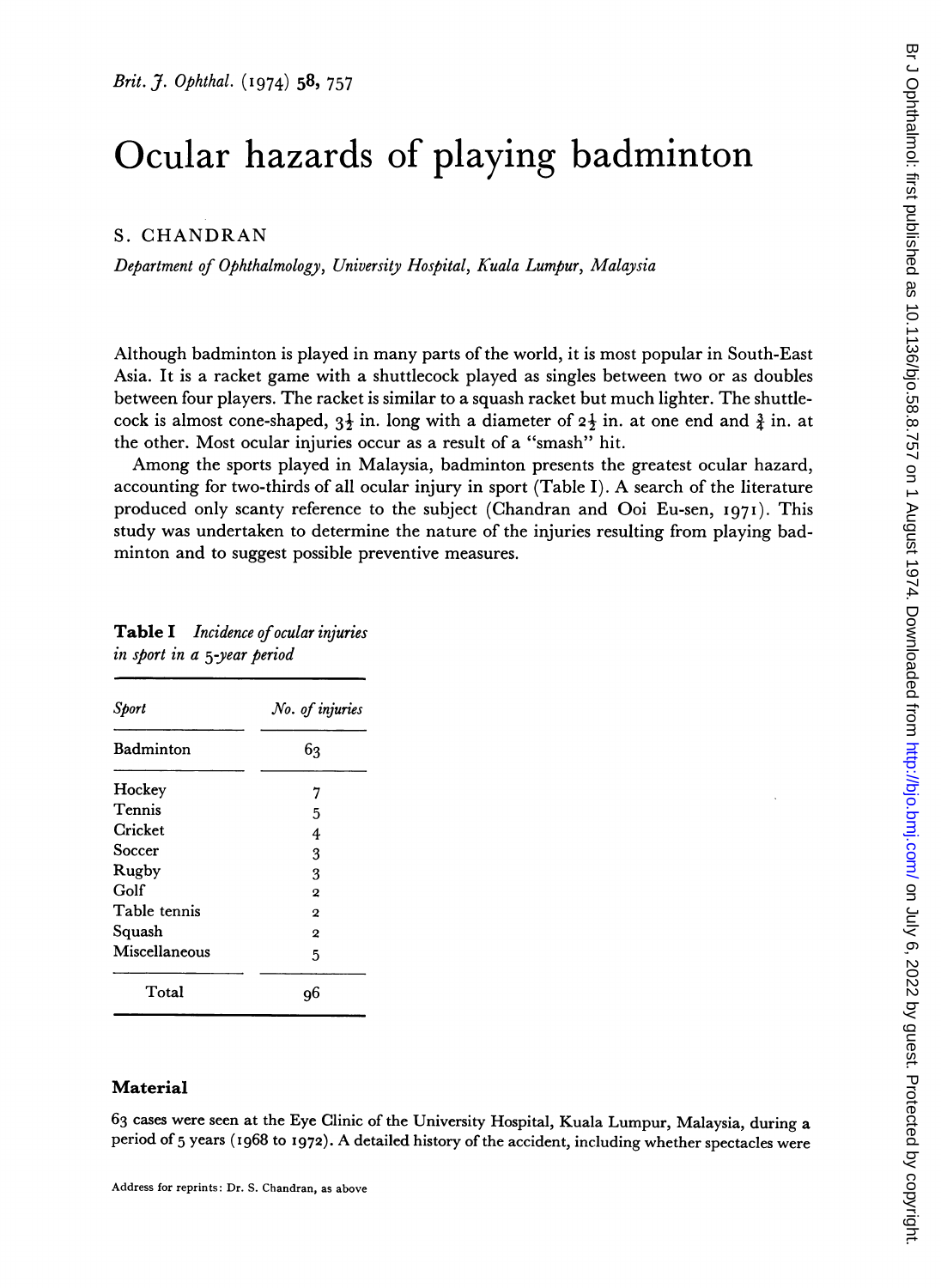worn, was obtained. Ocular examination included visual acuity, ocular tension, fundoscopy, and gonioscopy where possible.

## Findings

The injuries were all uniocular, some having more than one structure involved. There were no perforations or retinal detachments. Table <sup>I</sup> shows the incidence of ocular injuries in the various sports. Table II shows that hyphaema was the commonest type of injury, usually associated with traumatic mydriasis. Table III shows that badminton is the main cause of traumatic hyphaema. Table IV shows that macular changes, traumatic cataract, and glaucoma are the main causes of visual impairment. Table V shows that, in half the cases, the visual acuity remained unaffected; but vision of  $6/18$  or worse was found in 27 per cent. and of 6/60 or less in II per cent. of cases.

Table II Nature of injuries received while playing badminton

| Injury                  | No. of cases |
|-------------------------|--------------|
| 1. Hyphaema             | 49           |
| 2. Traumatic mydriasis  | 34           |
| 3. Commotio retinae     | 12           |
| 4. Haematoma of lid     | 9            |
| 5. Corneal abrasion     | 8            |
| 6. Vitreous haemorrhage | 8            |
| 7. Subconjunctival      |              |
| haemorrhage             | 4            |
| 8. Laceration of lids   | 2            |

### Table III All causes of traumatic hyphaema

|                     | Cases of hyphaema |           |  |
|---------------------|-------------------|-----------|--|
| Cause of trauma     | $N_{0}$           | Per cent. |  |
| Badminton           | 49                | 53.3      |  |
| Industrial accident | 9                 | q∙8       |  |
| Stones              | 8                 | 8.7       |  |
| Sticks              | 8                 | 8.7       |  |
| Other sports        | 7                 | 7.6       |  |
| Home accidents      | 5                 | 5.4       |  |
| Blows, fist, etc.   | 4                 | 4.3       |  |
| Toys                | 3                 | 3.3       |  |
| Total               | q2                | 100.O     |  |

Table IV Complications

### Table V Final visual acuity in  $63$  cases

| Type                                             | No. of cases | Visual acuity   | Cases of injury |           |
|--------------------------------------------------|--------------|-----------------|-----------------|-----------|
| Pupillary abnormality<br>(a) Traumatic mydriasis | 12           |                 | $N_{0}$         | Per cent. |
| (persisting after 2 mths)                        |              | 6/6             | 32              | 50.8      |
| (b) Posterior synechiae                          | 5            | 6/q             | 8               | 12.7      |
| Macular changes                                  | 8            | 6/12            | 6               | 9.5       |
| Traumatic cataract                               | 5            | 6/18            | 5               | 8·o       |
| Glaucoma (after 2 mths)                          |              | 6/24            | 3               | 4.8       |
| Blood-staining of cornea                         |              | 6/36            | 2               | 3.2       |
|                                                  |              | $6/60$ or worse | 7               | 1 I .O    |
|                                                  |              | Total           | 63              | 100.0     |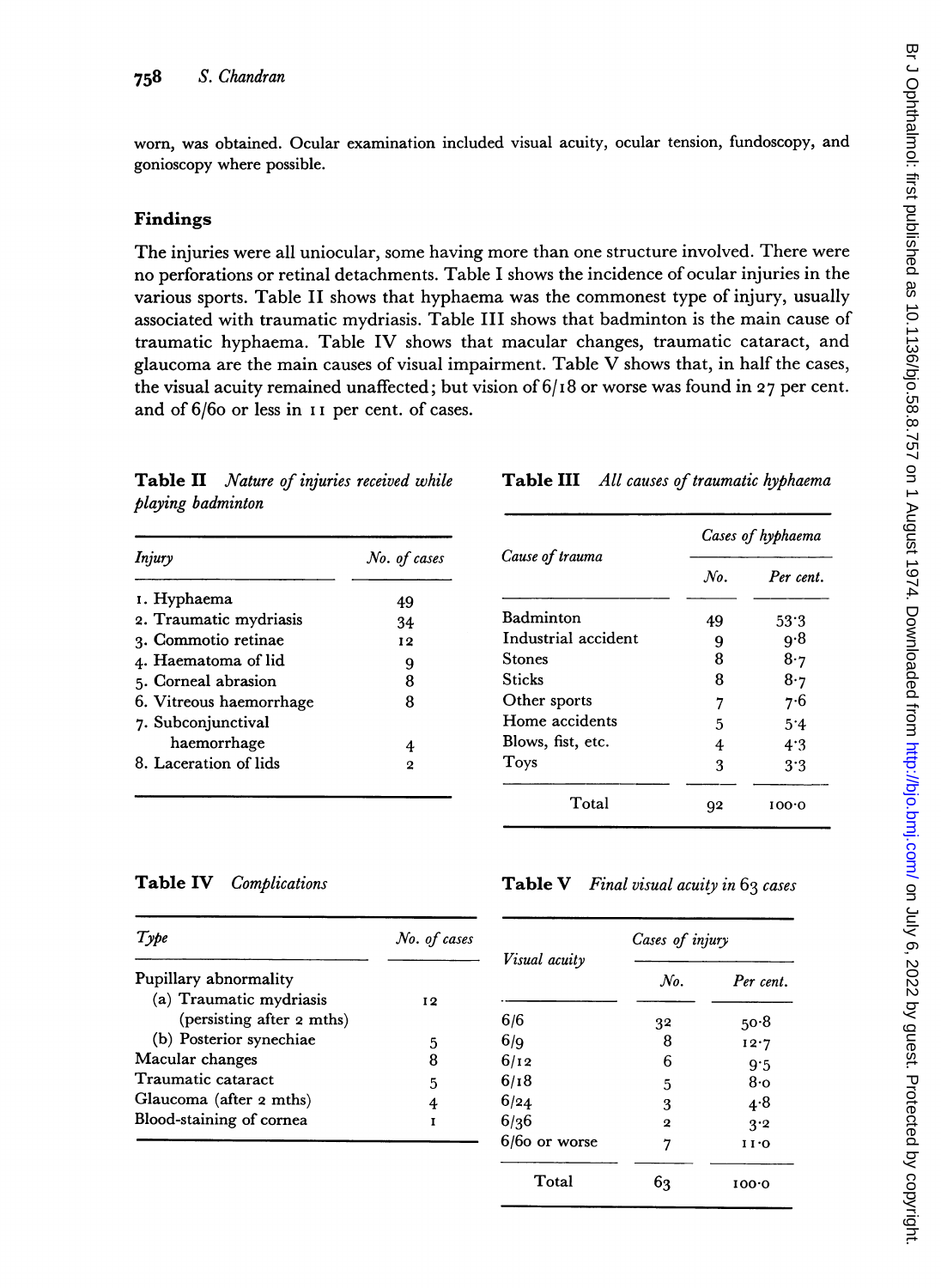# Comments

Of the 63 cases, nine were caused by the racket while the rest were due to a direct hit with a shuttlecock; 44 of the accidents occurred while playing doubles and nineteen during singles. There was a peak of seventeen cases over a 3-month period in I970 during the Thomas Cup finals held in Kuala Lumpur. There were undoubtedly many other patients who sought no medical care or who were treated by their family physicians.

The shuttlecock may come from either the partner or the opponent, but racket blows came only from the partner. The doubles player is more prone to accident as there is a greater risk of being hit by the shuttlecock from a close range. Turning around to look at the partner increases the risk of "miss-hit" shots or of being struck by the partner's racket (Chandran and Ooi Eu-sen, 1971). In none of the shuttlecock injuries was the patient wearing glasses; twelve were uncorrected myopes or had removed their glasses while playing. Although four pairs ofspectacles were either directly broken or knocked down by the racket, there were no such perforating injuries as may occur while playing squash (Ingram and Lewkonia, I973).

# Discussion

This study describes ocular injuries incurred in badminton which has hitherto been assumed to be a relatively safe sport. The risk of ocular injury has been described in many ball games (Duke-Elder and MacFaul, 1972). Organized sports accounted for six out of 34 cases of traumatic hyphaema (Thygeson and Beard,  $1952$ ) and fifteen out of  $113$  cases (Spaeth and Levy, I966). In the present series, sports accounted for 57 (badminton 49) out of a total of 92 hyphaemas. The high incidence of hyphaema is due to contusion of the globe by the shuttlecock. For the same reason the incidence of commotio retinae is high, occurring both with and without hyphaema. A pair of well-formed orbital margins which is an asset to <sup>a</sup> boxer (Doggart, I955) does not offer much protection in this game because the striking end of the shuttlecock is less than  $I$  in. in diameter. Unlike squash, the wearing of glasses offers some protection, especially from shuttlecock injury, but ordinary spectacles may increase the risk of a racket injury; however, although four pairs of glasses were broken or knocked down by a racket, there were no perforating injuries. In twelve cases the injuries by the shuttlecock could have been avoided had these myopes worn their correction. In order to play badminton well, competitors must perfect their strokes and develop their reflexes; uncorrected refractive errors have a tendency to slow the reflexes thereby not only impairing the game but also increasing the risk of ocular injury.

Most of the victims were relatively inexperienced. Adequate supervision and proper instruction, especially with the "smash", should lower the incidence of ocular injuries. In the playing of doubles there should be co-ordination with the partner and turning round to look at the partner during the game should be avoided. In doubles, because of the increased hazard of racket injury, it would be advisable to wear safety lenses, as suggested for squash rackets (Ingram and Lewkonia). Spectacles often have a tendency to slip off and it is therefore advisable to tie them on. Although it would be helpful for emmetropic novices to wear protective goggles, this advice would probably go unheeded.

### Summary

Badminton presents the greatest ocular hazard in sport in Malaysia, accounting for more